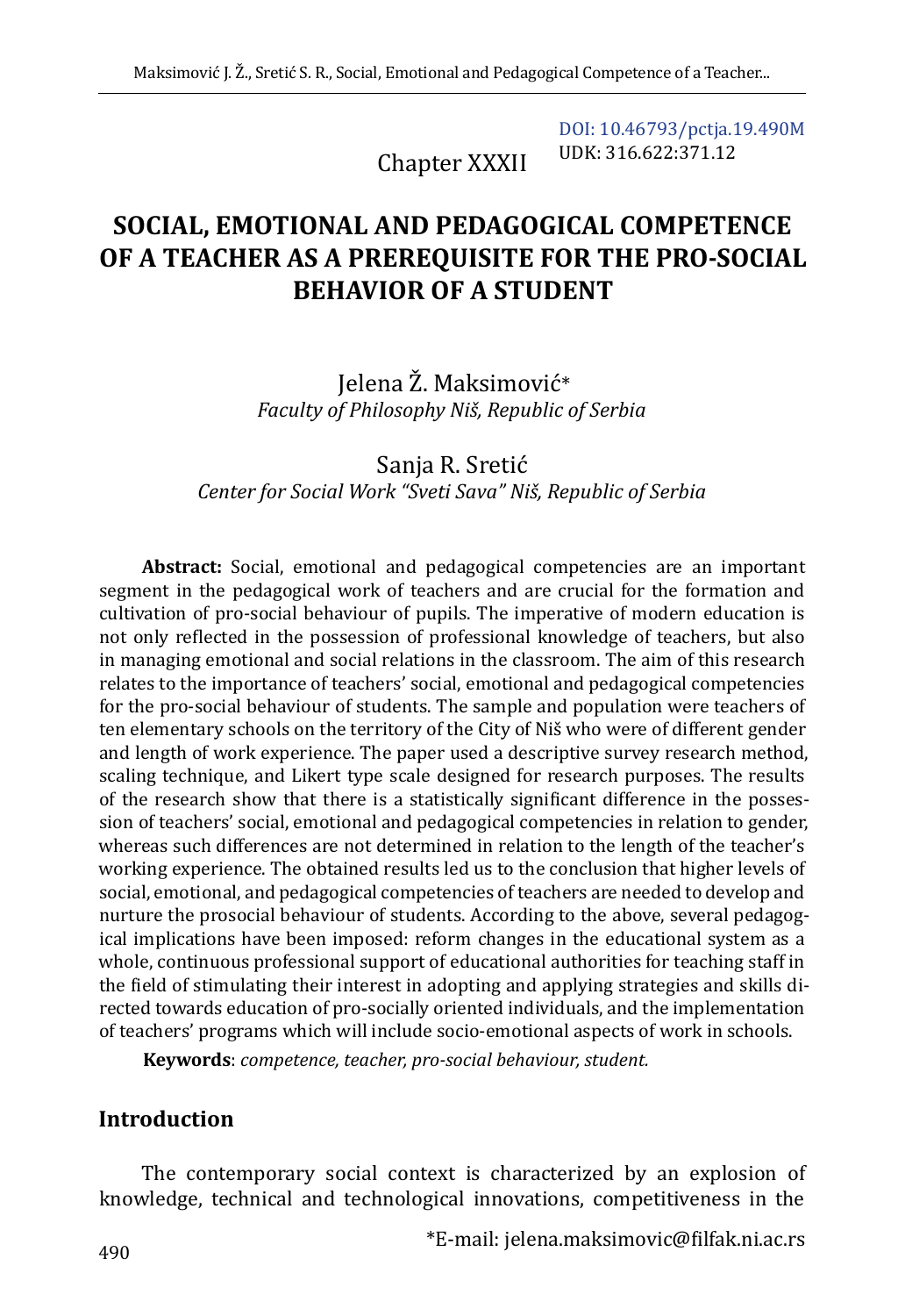labour market accompanied by numerous challenges, increasing demands, and fast and constant changes in all spheres of the society. This trend is directly reflected in the school itself, which, besides the family, plays a primary role in the development of children's personality. Unlike the traditional school, which based its work on the discourse of mere transfer of knowledge and reproduction of the learned, the modern school is required to be open, flexible and able to follow numerous scientific technological, social and other changes, while teachers are required to possess, besides professional knowledge and skills, the entire range of other competencies, among which pedagogical and socio-emotional competences are particularly emphasized. The theoretical framework of work is based on clarifying the basic concepts of the research, the importance of possessing social, emotional and pedagogical competencies of teachers for the formation and encouragement of positive social behaviour of pupils, and presenting programs for their learning. In the empirical part of the paper, we wanted to determine if there is a statistically significant difference in the possession of teachers' social, emotional and pedagogical competencies in relation to gender and length of work experience with the new SEPKN-PPU instrument designed for research purposes. We expected that the results would confirm the general hypothesis that there is a statistically significant difference in the possession of teachers' social, emotional and pedagogical competencies in terms of gender and length of work experience. The results obtained can prompt numerous suggestions and proposals in the field of professional strengthening of teachers. Bearing in mind that there is little work and research dealing with socio-emotional aspects of work in schools, the theoretical and empirical approach of this paper gives a valuable contribution to the improvement of existing pedagogical knowledge in this field and the basis of the new research in the following period.

## *Theoretical framework of the research*

In recent years, thanks to European Union standards, the concept of competence has experienced particular expansion in scientific circles and it provokes contradictory opinions among theoreticians in terms of its definition. Studying the relevant literature, this term has a fairly long history, as evidenced by the fact that it was first used in Plato's work 380 years BC. It is also mentioned in Latin as the term *competens* which is understood as "being able and being allowed in accordance with the law" and as the term *competia*, which represents the ability, possibility, permission. In our colloquial speech and academic circles the term was brought from western European countries from the word *competence* and implies "ability, affluence, authority, the need of a man to master the environment". Competence is actually a combination of knowledge, skills, attitudes, values, and habits that enable an individual to act actively and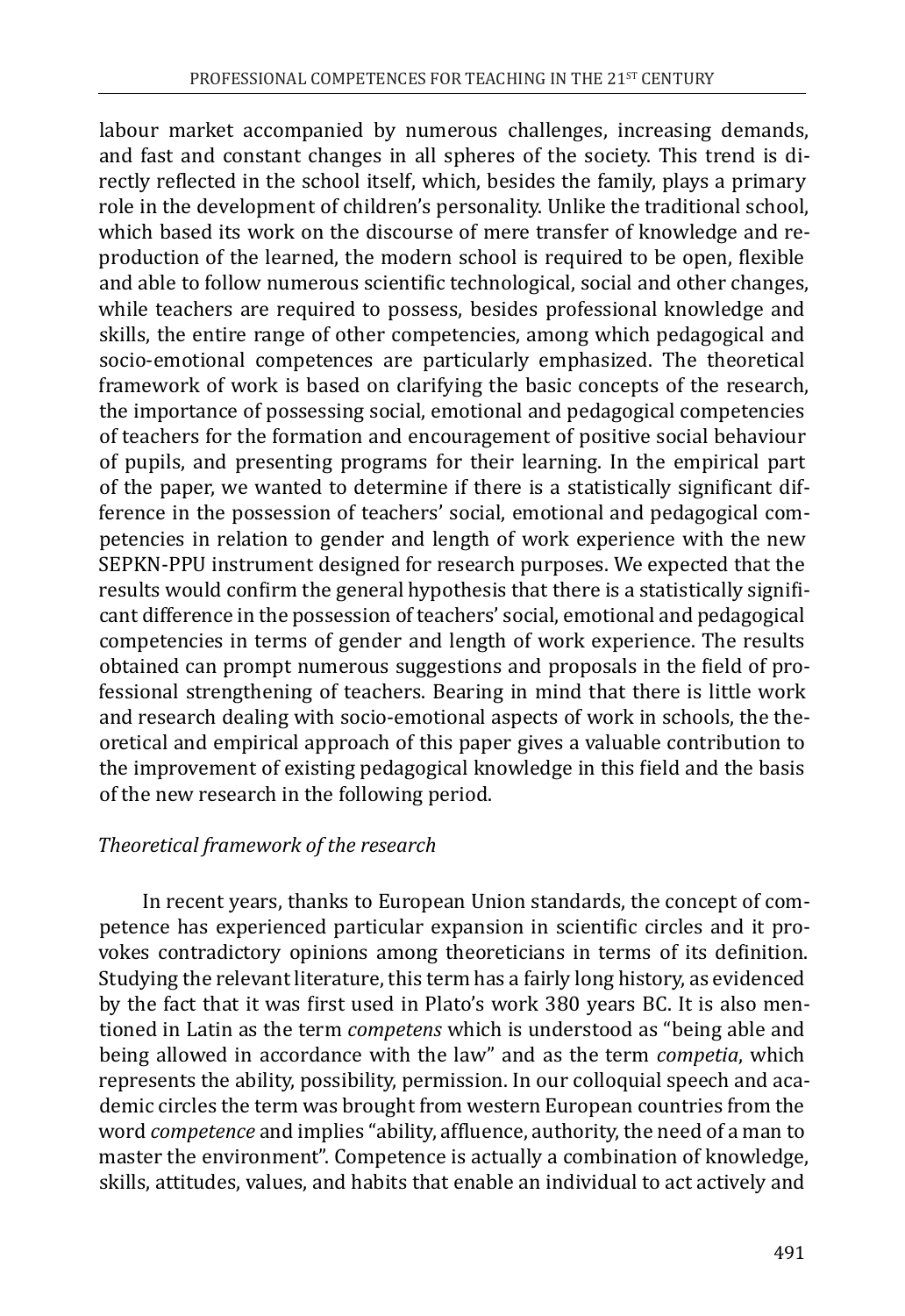efficiently in a particular specific situation, i.e. profession (Jurčić 2014). Observing this concept from the perspective of modern schools and contemporary teachers as creators and implementers of the contemporary educational process, we can distinguish several categories of professional competencies. In relation to the problem of the research, the model of twenty-eight competencies for the 21st century is significant. Prof. Suzić has classified these into four areas: cognitive competencies, emotional competencies, social competencies, and work-action competences (Suzić 2005: 70).

*Pedagogical competencies* in the contemporary concept of education represent an inherent characteristic of teaching and working. It is an integrated set of personal characteristics, knowledge, skills, and attitudes necessary for the effective delivery of teaching in different teaching contexts. Together with professional knowledge and skills, pedagogical competences can be seen through several dimensions: personal, communicational, analytical, i.e. reflexive, social, emotional, intercultural, developmental and through problem solving skills (Jurčić 2014). Only a pedagogically competent teacher can be a successful organizer, leader, guide, mediator, social integrator and a reflective practitioner who can respond to the challenges posed by a modern school and, based on the results achieved, further develop their competencies (Brust, Velki 2015). In the light of the complexity of interpersonal relationships, a teacher with pedagogical competencies can work not only with students, colleagues and other partners in education (with technology, knowledge) but also with society at local, regional, national, European, and global levels (Ibid).

Looking at social and emotional competencies, first of all, as two separate constructs, we can say that emotional competence is "the ability or willingness of the person to understand one's own emotions as well as the emotions of others, to control their emotions and to upgrade or perfect them in social and life situations" (Suzić 2005: 77), while social competence includes various emotional, social and cognitive abilities and behaviours that are necessary for successful social interaction (Brust, Nemet 2005). This is according to Goleman (2010) the ability of good management of bad moods and the ability to control instincts. Socio-emotional competence is a broad construction that is viewed as the outcome of social and emotional learning (SEL) (Jennings 2011; Dorman 2005) and contributes to teachers' ability to respond to stressful situations. The Association for Academic, Social and Emotional Learning sets the five required competencies for teachers as a necessity: self-awareness, self-regulation of emotions, social awareness, interpersonal skills, and responsible decision-making (Collie 2017).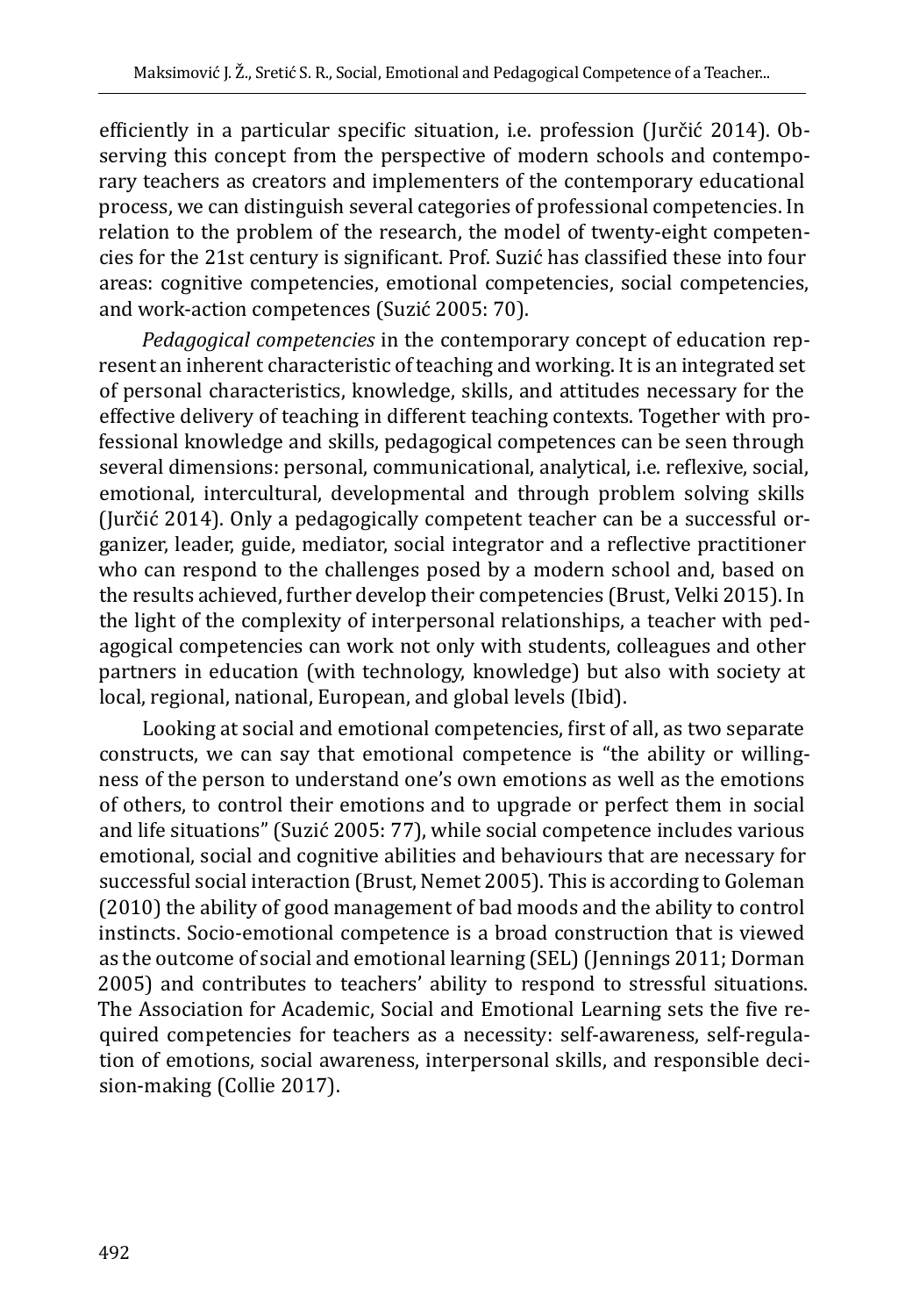#### *The social and emotional competencies of teachers as a necessity in forming and encouraging the pro-social behaviour of students*

The possession of social and emotional competencies of teachers firstly involves possession of social and emotional awareness. This means that teachers are able to recognize and understand the emotions of others, they know how to generate and use emotions such as joy, enthusiasm, to motivate to learn both themselves and others, they recognize their emotional strengths and weaknesses, and are able to manage their behaviour even in challenging situations. Hosotani and Matsumura-Imai (2011), in their Japanese study of high-quality teachers, found that the successful use of emotional competence and the recognition of this skill as a specific one is related to the high effectiveness of teachers (Forcina 2012). A longitudinal study conducted by Philipp and Schüpbach (2010) on a sample of over 100 teachers revealed the role of emotional work in teaching and showed that teachers who were able to recognize and manage their emotions in challenging situations reported a significantly lower level of emotional exhaustion (Ibid.).

Teachers who possess socio-emotional competencies are able to build strong relationships and support through mutual understanding and cooperation, but at the same time accept and respect cultural differences in relation to parents and students (Jennings, Greenberg 2009). Finally, social and emotional competencies enable the expression of pro-social values and making responsible decisions affecting pupils first and then teachers themselves. Teachers foster deep respect for their colleagues, students and students' families, and care about how their decisions affect the well-being of others (Schonert-Reichl 2017).

The aforementioned competencies of teachers are a precondition for an optimal classroom climate, since they give it the tone by developing support and encouraging their relationships with students, "by designing lessons that strengthen the strengths and abilities of students, establishing and applying behavioral guidelines in ways that promote internal motivation, counseling students in conflict situations, encouraging their cooperation and acting as a model for proper communication with mutual respect and an example of pro-social behavior" (Jennings, Greenberg 2009: 495). The application of social and emotional teachers' competencies can be represented by an intermediary model of the pro-social class that establishes social teachers' competence (SEC) and well-being as an organizational framework. The model of the pro-social class, in addition to good quality relationships on the student-teacher relation, classroom management and climate, also implements the model of effective social and emotional learning (SEL), which is defined as "the process of acquiring the ability to recognize and manage emotions, develop attention and care for others, responsible decisions, establishing positive relationships and effectively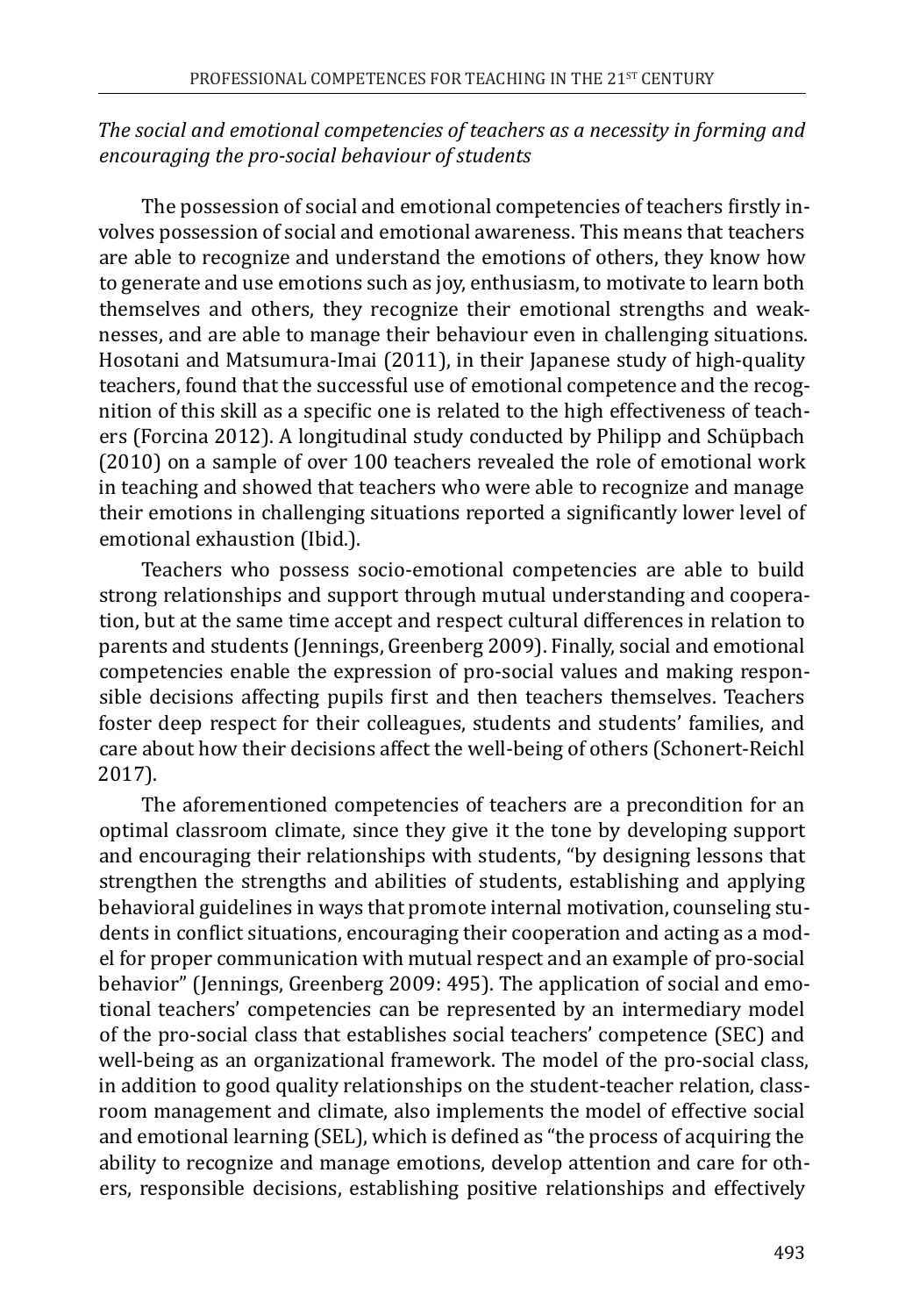addressing challenging situations" (Ibid. 2009: 504). The basic characteristics of the pro-social class model are:

- 1. teacher's understanding the emotions of each student and cognitive assessments that may be associated with these emotions;
- 2. teachers with higher SEC will show greater efficiency in class management because they possess a higher level of social and emotional awareness, are more proactive, skillfully use their emotional expressions, and at the same time understand the dynamics of the situation in a conflict class;
- 3. teachers with higher SEC are valid models of the desired social and emotional behaviour, which results in the students' social, emotional and academic results" (ibid. 2009, 493).

Pro-social behaviour, i.e. positive social behaviour, is a complex and multidimensional phenomenon. In the broadest sense, pro-social behaviour involves "a wide range of behaviour that contribute to the well-being of others, such as providing assistance in performing certain activities, giving and sharing material goods, assisting in a job, providing physical assistance and protection, various forms of psychosocial support (encouragement, providing comfort, showing understanding and compassion)" (Joksimović, Gašić-Pavišić 2007: 174), while Vispe claims that they are pro-social ones that have positive social consequences such as: altruism, affinity, co-operation, help and donation" (Ševkušić 1994: 149). Pro-social behaviour is important for achieving an individual's competence in various spheres of life: academic, social, family, professional. It relates to related terms such as altruism, empathy, and Prometheus activism.

#### *Learning programs for teachers' socio-emotional competences*

Numerous programs provide curricula and programs that facilitate SEL in a classroom environment. Programs are based on learning emotional literacy, self-control, social competence, and positive peer relationships. One of these is the "Community of the caring school" (Jennings, Greenberg 2009: 504) which includes role-play activities for taking emotional and social perspectives in order to promote empathy and social cohesion. It is designed to improve pro-social development by providing opportunities for students to collaborate and help others, to learn from the experiences and needs of others, promote empathy, reflect on their behaviour and the behaviour of others, and learn how to participate in joint decision-making. The program is based on the assumption that students have a basic need for belonging and contributing to the community, which, as a solidarity group, becomes related to the school community, and they act in accordance with the values of the school and its rules. The results have shown that the application of this program leads to increased warmth and support of teachers, emphasizing pro-social values, encouraging cooperation,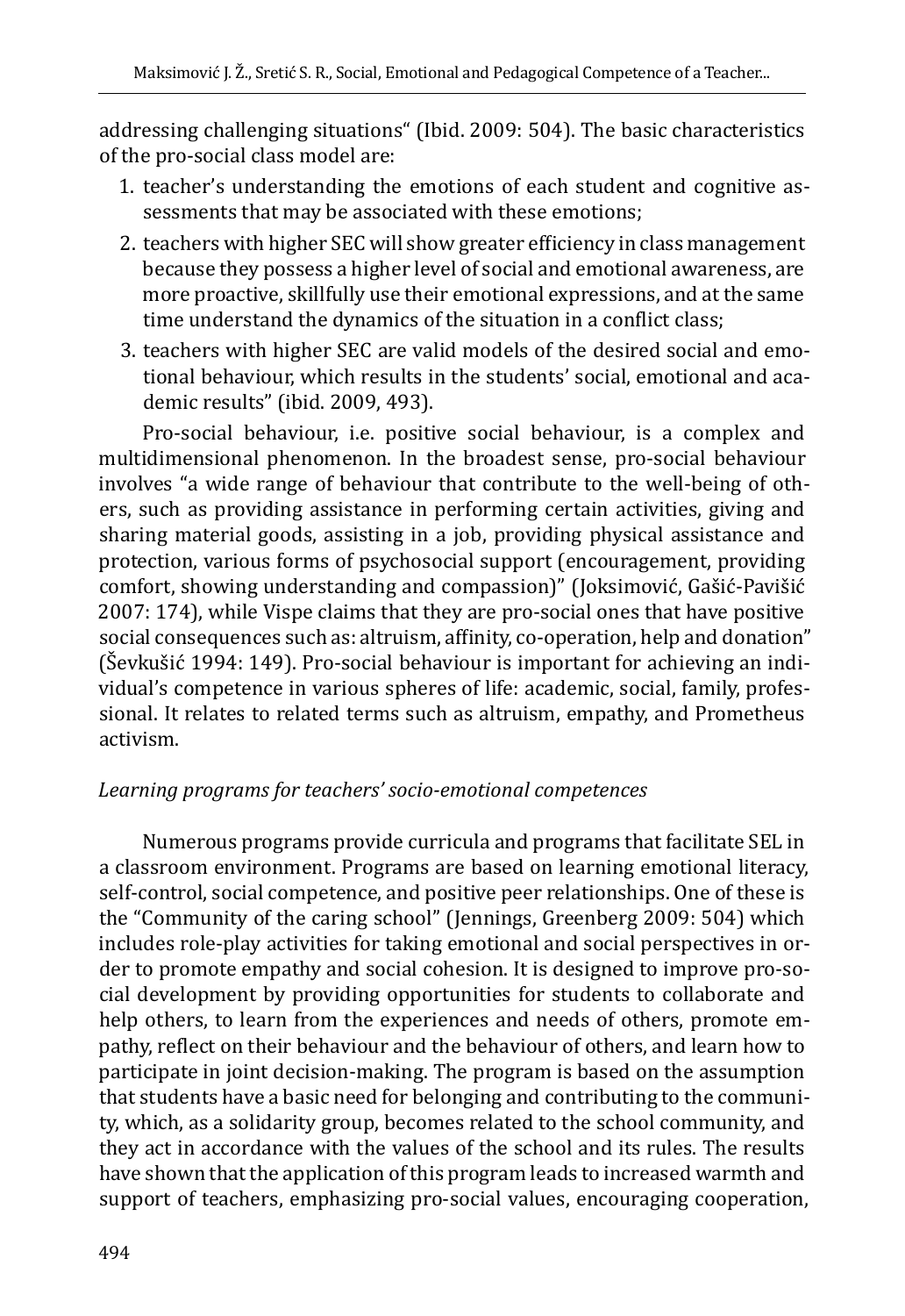thinking and expressing students' ideas, improving student academic engagement, positive interpersonal behaviour, and enhancing communal feelings that are associated with altruistic values and care for others.

Teachers can develop and improve their competencies by using a knowledge base that can enhance the social and emotional awareness of teachers, such as "Emotional Intelligence Training", designed to enhance teachers' emotional skills and emotional awareness and their application in the school environment, "Mindfulness - Basic Interventions", "Training for the social and emotional development of pupils", and "Strengthening the commitment to teaching" (Ibid. 2009: 510-513).

## **Methodological approach to the problem**

The socio-emotional and pedagogical competences of teachers are a prerequisite for the development of all aspects of the child's personality and for the achievement of the set goals and tasks of upbringing and education. The subject of this research is the reflection and self-reflection of teachers on social and emotional competencies as predictors of the pro-social behaviour of students. The aim of the paper is focused on the importance of teachers' social and emotional competencies for the pro-social behaviour of students and is in line with the research tasks aimed at determining statistically significant differences in the possession of teachers' social, emotional and pedagogical competences in relation to gender and in relation to the length of work experience. In accordance with the tasks set, a general hypothesis was formulated: It is assumed that there is a statistically significant difference in the possession of teachers' social, emotional and pedagogical competencies in terms of gender and length of work experience. In accordance with the tasks, the following specific hypotheses were set: It is assumed that there is a statistically significant difference in the possession of teachers' social, emotional and pedagogical competences in relation to gender. It is assumed that there is a statistically significant difference in the possession of teachers' social, emotional and pedagogical competencies in relation to the length of work experience. For the purpose of this research used a descriptive, survey research method, a scaling technique that we wanted to determine the level of agreement/disagreement of teachers with respect to the proposed assertions that relate to the influence of teachers' social and emotional competencies on the pro-social behaviour of students. As a research instrument the Likert Type scale for Teachers (SEPKN-PPU) was used, consisting of 25 items, which was designed for research purposes. The sample and population consisted of 366 teachers of different educational profiles in ten elementary schools on the territory of the City of Niš.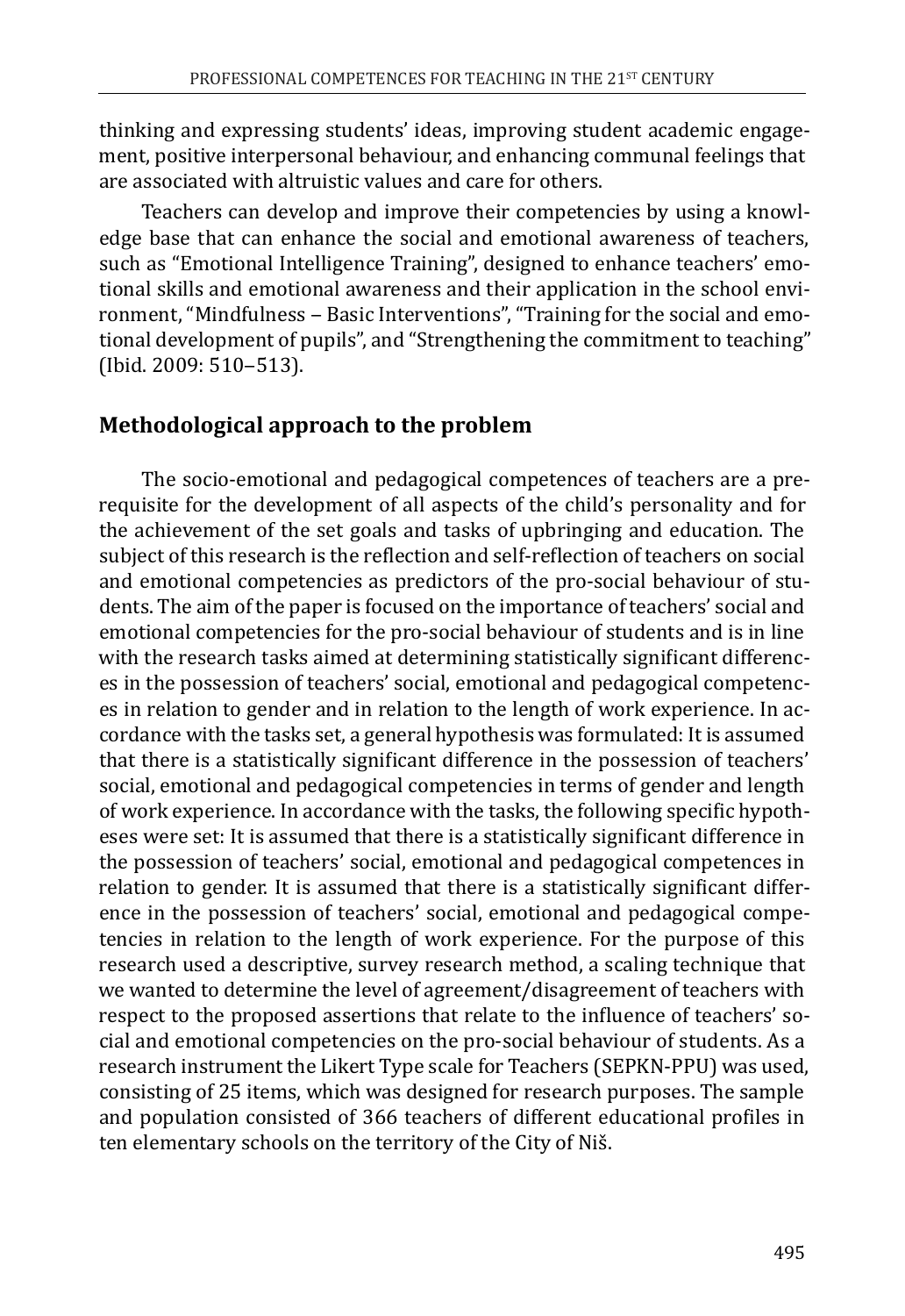| Gender | Number of respondents | Percentage |
|--------|-----------------------|------------|
| Male   | 78                    | 21,3%      |
| Female | 288                   | 78,8%      |

*Table 1: Structure of the sample in relation to gender*

This table shows the structure of the sample by gender. As expected, in the population of elementary school teachers on the territory of the City of Niš, there are significantly more women (78.7%) than men (21.3%), so the sample is not uniform in terms of gender.

*Table 2: Structure of the sample in relation to work experience*

| Years of work experience<br>Number of respondents | Frequency | Percentage |
|---------------------------------------------------|-----------|------------|
| from 1 to 10 years                                | 122       | 33,3%      |
| from 11 to 20 years                               | 137       | 37,4%      |
| from 21 to 30 years                               | 80        | 21,6%      |
| from 31 to 40 years                               | 27        | 7.3%       |

When dividing the respondents by years of work experience into groups, we see that the highest number of respondents is with 11–20 years of work experience in education (37.7%), while the smallest number is of those with 31‒40 years of work experience (7.2%).

# **Research results**

In the conducted research, guided by a statistical analysis of the Chisquared test (by which each thread is crossed with variable – gender of teachers) in order to test the first hypothesis and determine whether there is a statistically significant difference in the possession of teachers' social, emotional and pedagogical competences in relation to gender, we obtained the results presented in Table 3.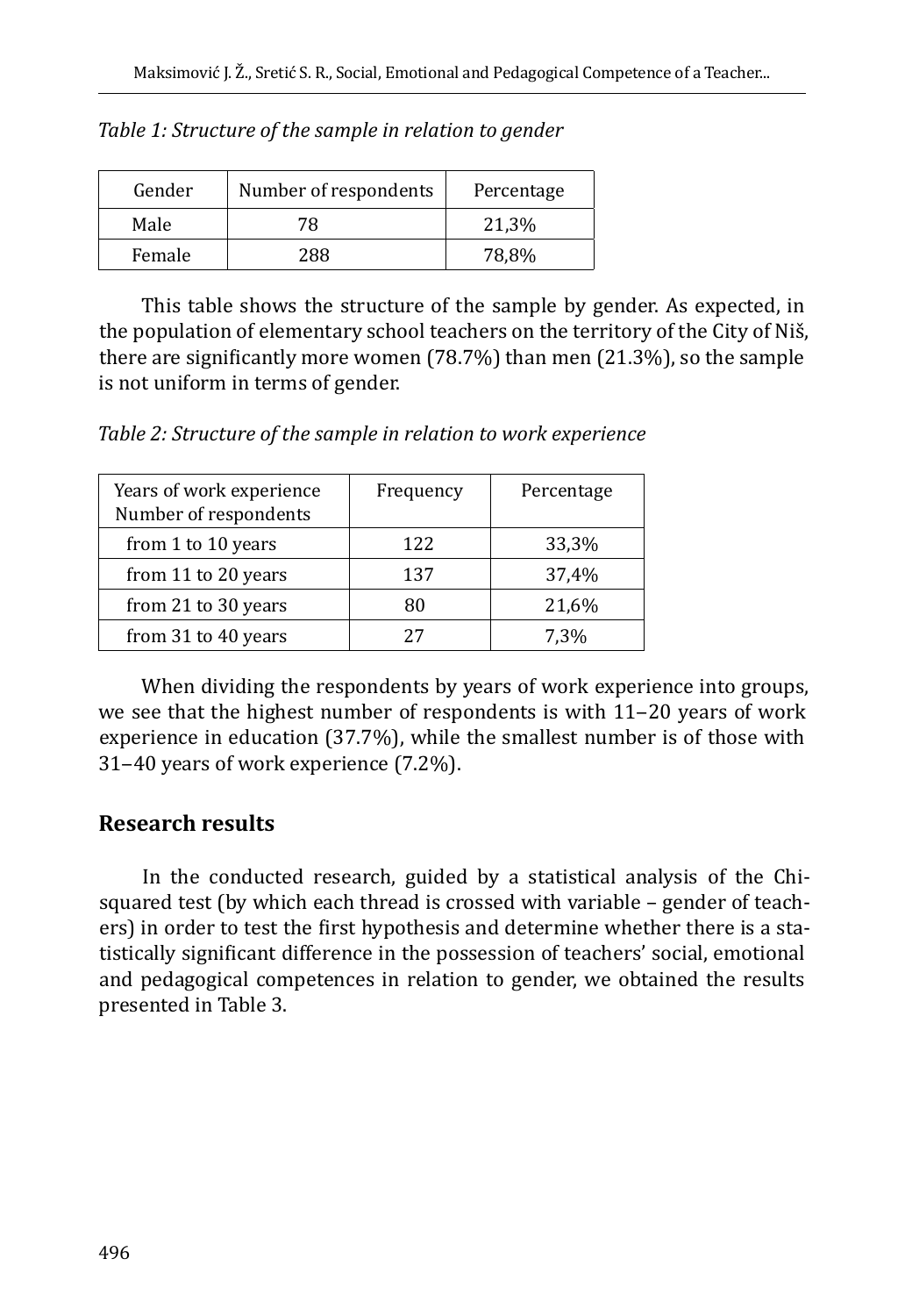| Items                                                                                                                  |        |        | percentage |        |       |       |       | p    |
|------------------------------------------------------------------------------------------------------------------------|--------|--------|------------|--------|-------|-------|-------|------|
|                                                                                                                        |        |        | 1          | 2.     | 3     | 4     | 5     |      |
| 1. While studying I attend-<br>ed courses aimed at getting<br>to know the characteristics                              | gender | male   | 3,8%       | 7,7%   | 19,2% | 34,6% | 34,6% | .512 |
| of emotional and social de-<br>velopment of students                                                                   |        | female | 3,1%       | 6,3%   | 12,5% | 35,4% | 42,7% |      |
| 2. I regularly attend semi-<br>nars that allow me to better<br>understand the emotional<br>and social needs of my stu- | gender | male   | 7,7%       | 7,7%   | 30,8% | 19,2% | 34,6% | ,038 |
| dents and that develop my<br>social and emotional skills<br>in my professional work                                    |        | female | 3,1%       | 7,3%   | 19,8% | 32,3% | 37,5% |      |
| 3. I am familiar with what<br>is meant by pro-social be-                                                               | gender | male   | 3,8%       | 15,4%  | 19,2% | 30,8% | 30,8% | .034 |
| haviour                                                                                                                |        | female | 2,1%       | 5,2%   | 21,9% | 34,4% | 36,5% |      |
| The most important<br>4.<br>thing for me is that in class<br>I teach students the con-                                 | gender | male   | 7,7%       | 3,8%   | 19,2% | 30,8% | 38,5% | .115 |
| tents they need to learn<br>and for which they will be<br>evaluated                                                    |        | female | 2,1%       | 4,2%   | 26,0% | 27,1% | 40,6% |      |
| 5. Through my work and<br>acting in the teaching pro-<br>cess, I try to teach students                                 | gender | male   | 3,8%       | 3,8%   | 23,1% | 19,2% | 50,0% | ,000 |
| how to control their emo-<br>tions                                                                                     |        | female | ,0%        | 1,0%   | 7,3%  | 29,2% | 62,5% |      |
| 6. In class, I encourage<br>skills<br>(friendship)<br>social<br>among students, helping                                | gender | male   | 3,8%       | 7,7%   | 11,5% | 26,9% | 50,0% | ,000 |
| and sharing, sacrificing for<br>others)                                                                                |        | female | ,0%        | ,0%    | 7,3%  | 16,7% | 76,0% |      |
| 7. I think that I am a role                                                                                            |        | male   | 3,8%       | 3,8%   | 19,2% | 30,8% | 42,3% | ,001 |
| model for my students in<br>pro-social behaviour                                                                       | gender | female | 1,0%       | $,0\%$ | 10,4% | 34,4% | 54,2% |      |
| 8. In class I foster tolerance<br>among students regardless<br>of their psycho-physical                                | gender | male   | 3.8%       | 3.8%   | 3.9%  | 30.8% | 57.7% | ,000 |
| abilities, racial and ethnic<br>affiliation                                                                            |        | female | $.0\%$     | $.0\%$ | 3.1%  | 10.4% | 86.5% |      |
| 9. I try to develop solidari-<br>ty with students who have<br>less success in learning and                             |        | male   | 3,8%       | 3,8%   | 15,4% | 15,4% | 61,5% | ,000 |
| who are of lower material<br>status                                                                                    | gender | female | $,0\%$     | $,0\%$ | 4,2%  | 13,5% | 82,3% |      |

*Table 3: Displaying the cross-section of teachers' attitudes about social, emotional and pedagogical competences in relation to gender variable*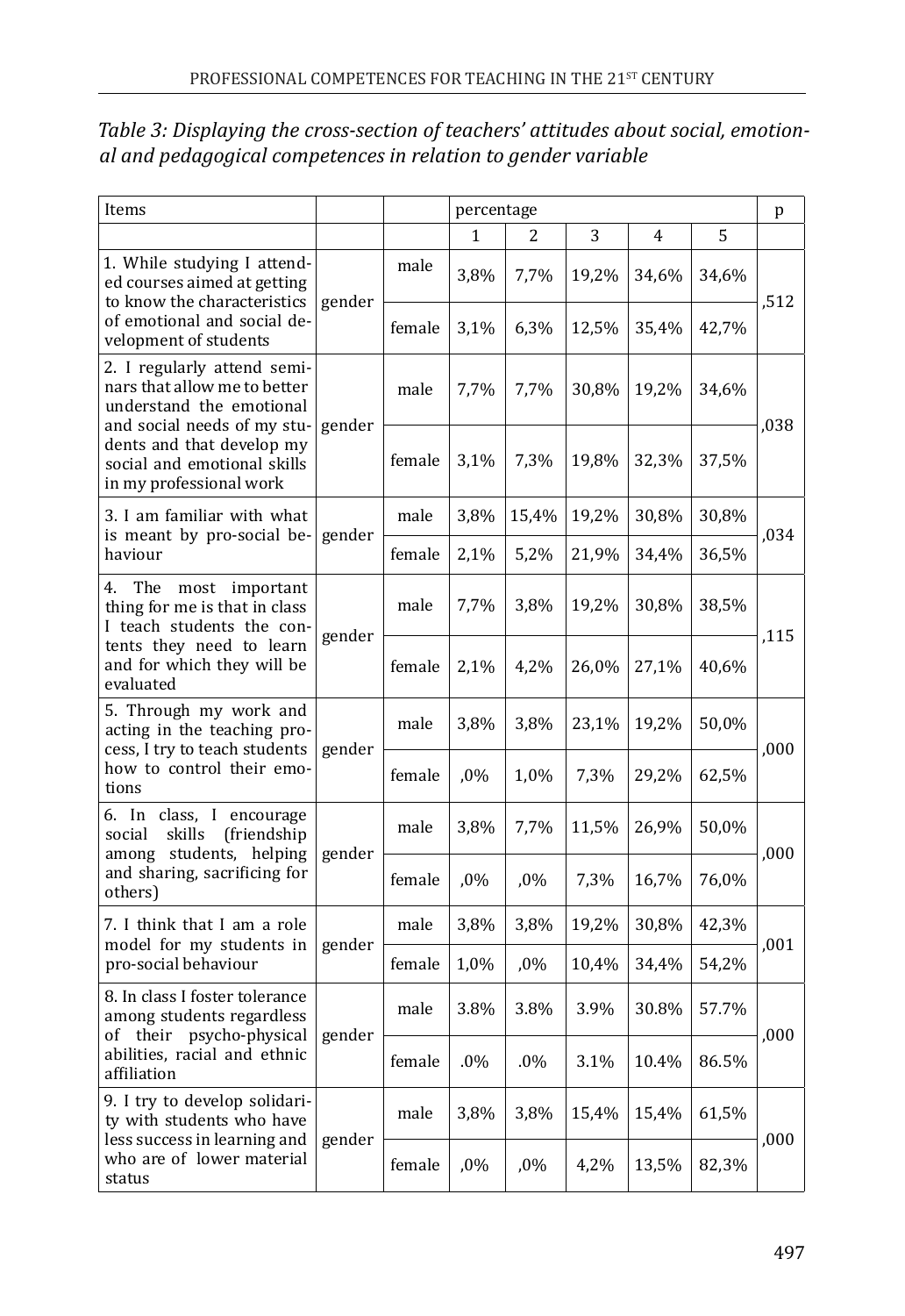| 10. I think it is important<br>to teach students to clearly<br>verbalize their needs and                                                                     | gender | male   | 3,8%   | 3,8%   | 7,7%  | 11,5% | 73,1% | ,000 |
|--------------------------------------------------------------------------------------------------------------------------------------------------------------|--------|--------|--------|--------|-------|-------|-------|------|
| understand the needs of<br>others                                                                                                                            |        | female | $.0\%$ | $.0\%$ | 3.1%  | 14,6% | 82,3% |      |
| 11. Students who are facing<br>problems at school (peer<br>rejection, family problems)                                                                       | gender | male   | 3,8%   | 3,8%   | 26,9% | 15,4% | 50,0% | ,000 |
| have appropriate support<br>from us as teachers                                                                                                              |        | female | $.0\%$ | 1,0%   | 9,4%  | 24,0% | 65,6% |      |
| 12. Showing willingness<br>cooperate, acceptance<br>to<br>and respect for students<br>has a positive effect on the<br>development of pro-social<br>behaviour |        | male   | 7,7%   | 3,8%   | 11,5% | 26,9% | 50,0% |      |
|                                                                                                                                                              | gender | female | $.0\%$ | $.0\%$ | 7,3%  | 35,4% | 57,3% | ,000 |
| 13. I do not tolerate aggres-<br>sive students' outbursts<br>against other students                                                                          |        | male   | 3.8%   | 3.8%   | 7.8%  | 15.4% | 69.2% |      |
|                                                                                                                                                              | gender | female | $.0\%$ | 1,0%   | 4,2%  | 14,6% | 80,2% | .021 |

Table 3 shows the results of the first thirteen items of the SEPKN-PPU instrument that show that there is no statistically significant difference in the attitude of teachers in the possession of social, emotional and pedagogical competences with respect to the variable of gender, compared to the first item  $(p =$ 0.512) and in relation to the fourth item ( $p = 0.115$ ). A statistically significant difference in the attitudes of teachers in the possession of social, emotional and pedagogical competences in terms of gender was found in relation to other constructed items.

*Table 4: Displaying a cross-section of teachers' attitudes about social, emotional and pedagogical competences in relation to the gender variable*

| Items                                                                                                                                              |        |        |        | percentage    |       |        |       |     |
|----------------------------------------------------------------------------------------------------------------------------------------------------|--------|--------|--------|---------------|-------|--------|-------|-----|
|                                                                                                                                                    |        |        | 1      | $\mathcal{L}$ | 3     | 4      | 5     |     |
| 14. I give students the op-<br>portunity to show in class<br>their concern for others                                                              | gender | male   | 3.8%   |               | 15.4% | 26.9%  | 53.8% | 000 |
|                                                                                                                                                    |        | female | $.0\%$ |               | 2.1%  | 26.04% | 71.9% |     |
| 15. It is important for me to<br>build responsibility in stu-                                                                                      | gender | male   | 3.8%   | 3.8%          | 3.8%  | 15.4%  | 73.1% | 000 |
| dents for their actions                                                                                                                            |        | female | $.0\%$ | $.0\%$        | 3.1%  | 13.5%  | 83.3% |     |
| 16. A teacher must have a<br>set of positive qualities and<br>skills to develop the need in<br>students to help others and<br>to understand others |        | male   | 3.8%   |               | 11.5% | 23.1%  | 61,5% |     |
|                                                                                                                                                    | gender | female | $.0\%$ |               | 4.2%  | 10.7%  | 79.2% | 000 |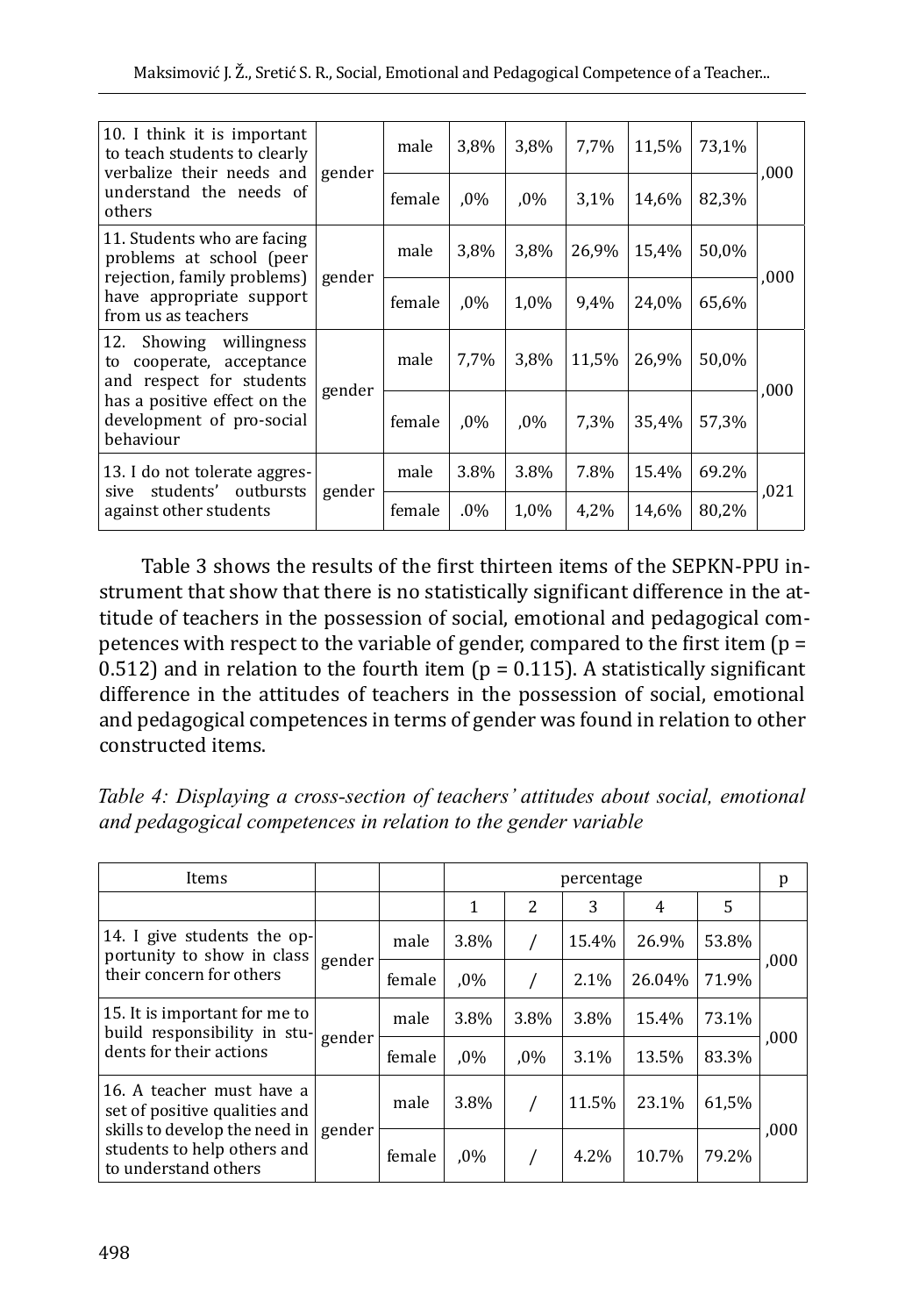| 17. I often practice with my<br>students different ways of                                       | gender | male   | 7,7%   | 19,2%          | 23,1% | 30,8% | 19,2% | ,000 |
|--------------------------------------------------------------------------------------------------|--------|--------|--------|----------------|-------|-------|-------|------|
| responding to challenging<br>situations                                                          |        | female | 1.0%   | 6.3%           | 25.0% | 37.5% | 30,2% |      |
| 18. In the teaching process,<br>I try to develop an altruistic<br>and empathic relationship      | gender | male   | 3,8%   | $\sqrt{2}$     | 11,5% | 38,5% | 46,2% | ,000 |
| among students, but also<br>in their relation with other<br>people                               |        | female | ,0%    | $\sqrt{2}$     | 7,3%  | 24,0% | 68,8% |      |
| 19. I consider myself a<br>teacher who is responsible<br>for developing positive so-             | gender | male   | 3,8%   | 7,7%           | 11,5% | 34,6% | 42,3  | ,000 |
| cial behaviour among stu-<br>dents                                                               |        | female | $,0\%$ | ,0%            | 6,3%  | 27,1% | 66,7% |      |
| 20. In communicating with<br>students, I nurture open<br>communication<br>(freedom               | gender | male   | 3.8%   | $\sqrt{2}$     | 15.4% | 15.4% | 65.4% | ,000 |
| of thought and attitudes<br>about teaching content)                                              |        | female | ,0%    | $\prime$       | 4.2%  | 18.8% | 77.1% |      |
| 21. One of the primary<br>tasks of a modern school is<br>to develop skills with stu-             | gender | male   | 3.8%   | 7,7%           | 11,5% | 30,8% | 46,2% | ,000 |
| dents for solving conflict<br>situations                                                         |        | female | ,0%    | ,0%            | 10,4% | 27,1% | 62,5% |      |
| 22. By fostering positive<br>emotions in students, I con-                                        |        | male   | 3,8%   | 3,8%           | 7,7%  | 30,8% | 53,8% | ,000 |
| to<br>tribute<br>strengthening<br>their self-esteem                                              | gender | female | ,0%    | $,0\%$         | 7,3%  | 24,0% | 68,8% |      |
| 23. I do not allow the uncon-<br>trolled reaction of students                                    | gender | male   | 3,8%   | $\prime$       | 23.1% | 11,5% | 61,5% | ,000 |
| and their negative feelings<br>to hinder work in class                                           |        | female | ,0%    | $\overline{1}$ | 5,2%  | 26,0% | 68,8% |      |
| 24. In this school, students<br>learn how to communicate                                         | gender | male   | 3,8%   | 3.8%           | 15.4% | 26.9% | 50.0% | ,001 |
| and collaborate with other<br>people culturally and in a<br>good way                             |        | female | 1,0%   | 1,0%           | 5,2%  | 24,0% | 68,8% |      |
| 25. My good relationship<br>with my students is based<br>on building mutual trust<br>and respect |        | male   | 3,8%   | 3.8%           | 3,8%  | 23,1% | 65,4% | ,000 |
|                                                                                                  | gender | female | ,0%    | ,0%            | 3,1%  | 15,6% | 81,3% |      |

Table 4 shows the results of the remaining twelve items of the SEPKN-PPU instrument showing that there is a statistically significant difference in the attitude of teachers in the possession of social, emotional and pedagogical competences with respect to the gender variable in relation to all constructed items.

After determining the differences in having social, emotional and pedagogical competencies of teachers in relation to gender, we considered it important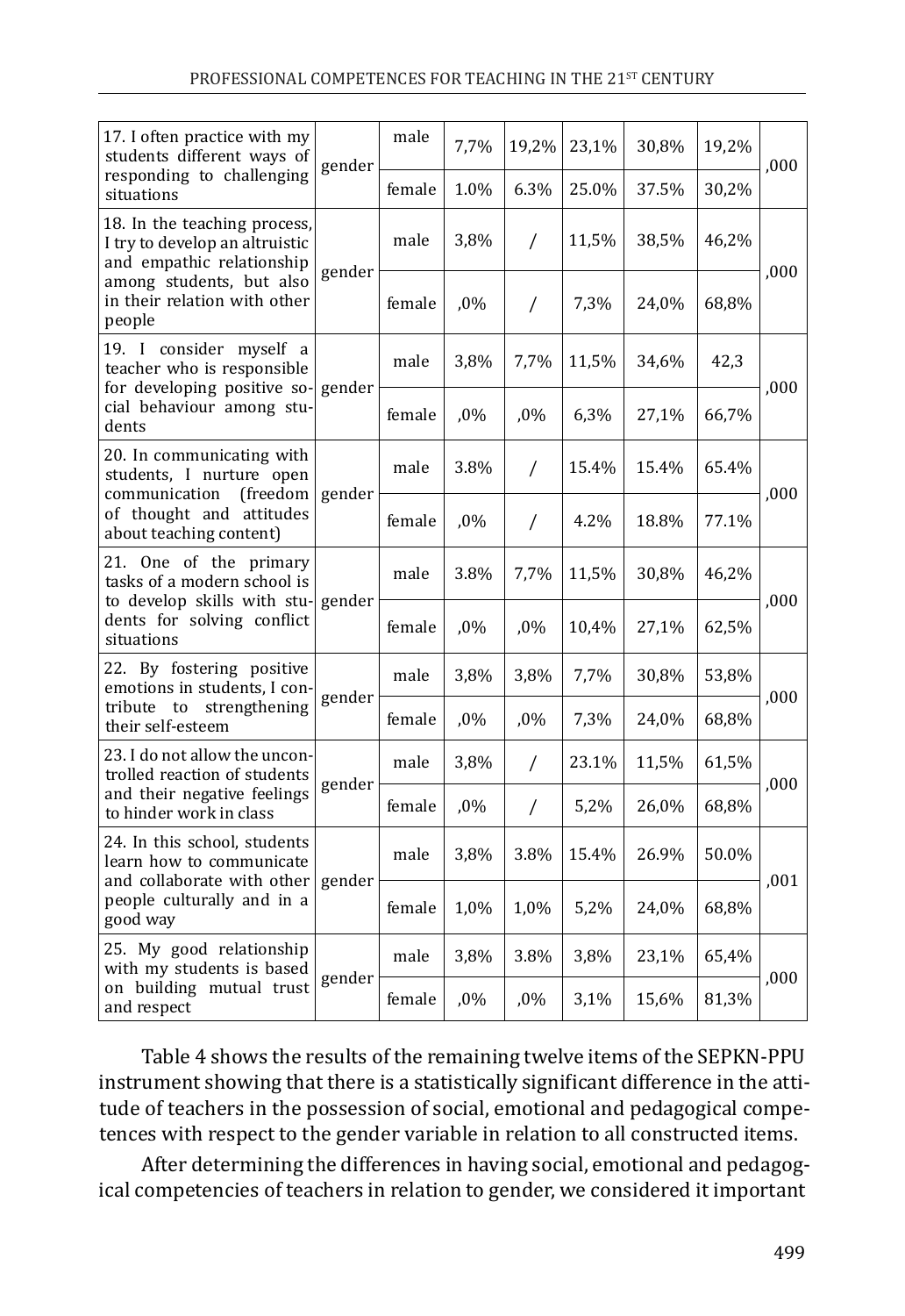to examine whether there are statistically significant differences in the possession of the aforementioned competencies in relation to the length of the teacher's work experience, by the same statistical procedure, Chi-sqaured test (by which each item was crossed with the variable of the teacher's work experience), which tested the second hypothesis.

*Table 5: Presentation of a cross-section of teachers' attitudes about social, emotional and pedagogical competences of teachers in relation to length of work experience variable*

| Items                                                                               |                    |           | percentage |                |       |                |       | p    |
|-------------------------------------------------------------------------------------|--------------------|-----------|------------|----------------|-------|----------------|-------|------|
|                                                                                     |                    |           | 1          | $\overline{c}$ | 3     | $\overline{4}$ | 5     |      |
| 1. While studying I attended                                                        |                    | $1 - 10$  | 5,7%       | 3,3%           | 12,3% | 37,7%          | 41,0% |      |
| courses aimed at getting to<br>know the characteristics of                          | work               | 11-20     | 2,2%       | 7,3%           | 13,9% | 29,9%          | 46,7% | ,169 |
| emotional and social devel-                                                         | experience         | 21-30     | 1,3%       | 11,3%          | 18,8% | 36,3%          | 32,5% |      |
| opment of students                                                                  |                    | 31-40     | 3,7%       | 3,7%           | 7,4%  | 48,1%          | 37,0% |      |
| 2. I regularly attend semi-                                                         |                    | $1 - 10$  | 4,9%       | 6,6%           | 23,0% | 28,7%          | 36,9% |      |
| nars that allow me to better<br>understand the emotional                            |                    | $11 - 20$ | 2,9%       | 5,8%           | 24,8% | 30,7%          | 35,8% |      |
| and social needs of my stu-                                                         | work<br>experience | 21-30     | 6,3%       | 7,5%           | 15,0% | 31,3%          | 40,0% | ,506 |
| dents and that develop my<br>social and emotional skills<br>in my professional work |                    | 31-40     | ,0%        | 18,5%          | 25,9% | 22,2%          | 33,3% |      |
| 3. I am familiar with what<br>is meant by pro-social be-<br>haviour                 | work<br>experience | $1 - 10$  | 3,3%       | 7,4%           | 22,1% | 30,3%          | 36,9% | ,489 |
|                                                                                     |                    | $11 - 20$ | 2,9%       | 5,8%           | 19,0% | 30,7%          | 41,6% |      |
|                                                                                     |                    | $21 - 30$ | 1,3%       | 10,0%          | 21,3% | 42,5%          | 25,0% |      |
|                                                                                     |                    | 31-40     | ,0%        | 7,4%           | 29,6% | 37,0%          | 25,9% |      |
| 4. The most important thing                                                         |                    | $1 - 10$  | 4,1%       | 4,1%           | 27,0% | 36,1%          | 28,7% |      |
| for me is that in class I teach<br>students the contents they                       | work               | 11-20     | 3,6%       | 3,6%           | 16,1% | 26,3%          | 50,4% |      |
| need to learn and for which                                                         | experience         | 21-30     | 2,5%       | 3,8%           | 35,0% | 20,0%          | 38,8% | ,028 |
| they will be evaluated                                                              |                    | 31-40     | ,0%        | 7,4%           | 25,9% | 22,2%          | 44,4% |      |
| 5. Through my work and                                                              |                    | $1 - 10$  | 1,6%       | ,8%            | 11,5% | 35,2%          | 50,8% |      |
| acting in the teaching pro-<br>cess, I try to teach students                        | work               | 11-20     | ,7%        | 2,2%           | 8,0%  | 24,1%          | 65,0% | ,284 |
| how to control their emo-                                                           | experience         | 21-30     | ,0%        | 1,3%           | 15,0% | 18,8%          | 65,0% |      |
| tions                                                                               |                    | 31-40     | ,0%        | 3,7%           | 7,4%  | 29,6%          | 59,3% |      |
| 6. In class, I encourage                                                            |                    | $1 - 10$  | 1,6%       | 1,6%           | 9,0%  | 18,9%          | 68,9% |      |
| skills<br>(friendship<br>social<br>among students, helping                          | work               | 11-20     | ,7%        | ,7%            | 8,8%  | 19,7%          | 70,1% | ,787 |
| and sharing, sacrificing for                                                        | experience         | 21-30     | ,0%        | 2,5%           | 7,5%  | 13,8%          | 76,3% |      |
| others)                                                                             |                    | 31-40     | ,0%        | 3,7%           | 3,7%  | 29,6%          | 63,0% |      |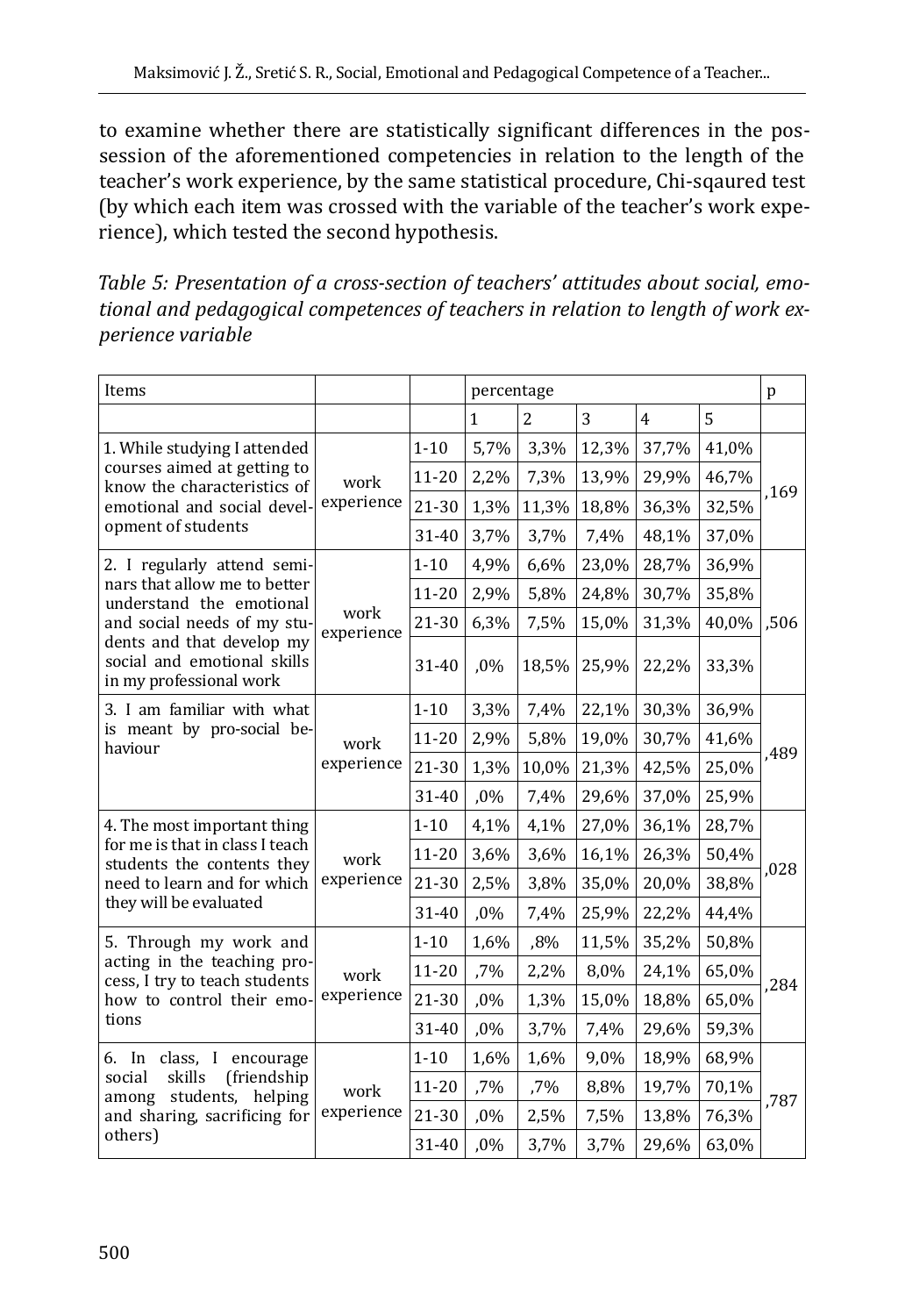| 7. I think that I am a role                                                                                         |                    | $1 - 10$  | 2,5%   | ,0%            | 12,3%  | 35,2% | 50,0% |      |
|---------------------------------------------------------------------------------------------------------------------|--------------------|-----------|--------|----------------|--------|-------|-------|------|
| model for my students in<br>pro-social behaviour                                                                    | work               | $11 - 20$ | 1,5%   | 1,5%           | 12,4%  | 32,1% | 52,6% | ,990 |
|                                                                                                                     | experience         | 21-30     | 1,3%   | 1,3%           | 12,5%  | 32,5% | 52,5% |      |
|                                                                                                                     |                    | 31-40     | ,0%    | ,0%            | 11,1%  | 37,0% | 51,9% |      |
| 8. In class I foster tolerance                                                                                      |                    | $1 - 10$  | 1.6%   | $\overline{1}$ | 3,3%   | 13,9% | 81,1% |      |
| among students regardless<br>psycho-physical<br>of their                                                            | work               | $11 - 20$ | .7%    | $\overline{1}$ | 3,6%   | 15,3% | 80,3% |      |
| abilities, racial and ethnic                                                                                        | experience         | 21-30     | $.0\%$ | $\overline{1}$ | 5,0%   | 12,5% | 82,5% | ,850 |
| affiliation                                                                                                         |                    | 31-40     | $.0\%$ | $\overline{1}$ | 7,4%   | 22,2% | 70,4% |      |
| 9. I try to develop solidari-                                                                                       |                    | $1 - 10$  | 1,6%   | ,0%            | 7,4%   | 15,6% | 75,4% |      |
| ty with students who have<br>less success in learning and<br>who are of lower material<br>status.                   | work<br>experience | $11 - 20$ | ,7%    | 1,5%           | 5,8%   | 14,6% | 77,4% |      |
|                                                                                                                     |                    | 21-30     | ,0%    | 1,3%           | 7,5%   | 7,5%  | 83,8% | ,691 |
|                                                                                                                     |                    | 31-40     | ,0%    | $,0\%$         | 3,7%   | 22,2% | 74,1% |      |
| 10. I think it is important<br>to teach students to clearly<br>verbalize their needs and<br>understand the needs of | work<br>experience | $1 - 10$  | 1,6%   | ,0%            | 4,1%   | 12,3% | 82,0% | ,225 |
|                                                                                                                     |                    | $11 - 20$ | ,7%    | 1,5%           | 2,9%   | 11,7% | 83,2% |      |
|                                                                                                                     |                    | 21-30     | ,0%    | $,0\%$         | 7,5%   | 16,3% | 76,3% |      |
| others                                                                                                              |                    | 31-40     | $,0\%$ | 3,7%           | $,0\%$ | 25,9% | 70,4% |      |
| 11. Students who are facing                                                                                         |                    | $1 - 10$  | 1,6%   | 1,6%           | 12,3%  | 29,5% | 54,9% |      |
| problems at school (peer<br>rejection, family problems)                                                             | work               | $11 - 20$ | ,7%    | 1,5%           | 13,9%  | 13,9% | 70,1% |      |
| have appropriate support                                                                                            | experience         | $21 - 30$ | ,0%    | 2,5%           | 13,8%  | 20,0% | 63,8% | ,194 |
| from us as teachers                                                                                                 |                    | 31-40     | ,0%    | ,0%            | 11,1%  | 37,0% | 51,9% |      |
| 12. Showing willingness to                                                                                          |                    | $1 - 10$  | 1,6%   | ,8%            | 8,2%   | 27,0% | 62,3% |      |
| cooperate, acceptance and<br>respect for students give                                                              | work               | 11-20     | 1,5%   | ,0%            | 6,6%   | 40,9% | 51,1% |      |
| a positive effect on the de-                                                                                        | experience         | 21-30     | 2,5%   | 1,3%           | 11,3%  | 28,8% | 56,3% | ,392 |
| velopment of pro-social be-<br>haviour                                                                              |                    | 31-40     | ,0%    | 3,7%           | 7,4%   | 40,7% | 48,1% |      |
| 13. I do not tolerate aggres-                                                                                       |                    | $1 - 10$  | 2.5%   | $\overline{1}$ | 4,1%   | 15,6% | 77,9% |      |
| students' outbursts<br>sive<br>against other students                                                               | work               | 11-20     | 1.5%   | $\overline{1}$ | 4,4%   | 15,3% | 78,8% | ,274 |
|                                                                                                                     | experience         | 21-30     | 1.3%   | $\overline{1}$ | 11,3%  | 8,8%  | 78,8% |      |
|                                                                                                                     |                    | 31-40     | .0%    | $\overline{1}$ | 3,7%   | 25,9% | 70,4% |      |

Table 5 shows the results for the first thirteen items of the SEPKN-PPU instrument that shows that there is no statistically significant difference in the attitude of teachers in the possession of social, emotional and pedagogical competences with regard to the length of their work experience, compared to the first item ( $p = 0.512$ ) and the item number 4 ( $p = 0.115$ ). Also, the results show that there is a statistically significant difference in the attitudes of teachers in the possession of social, emotional and pedagogical competences with regard to the length of their work experience in relation to other constructed items.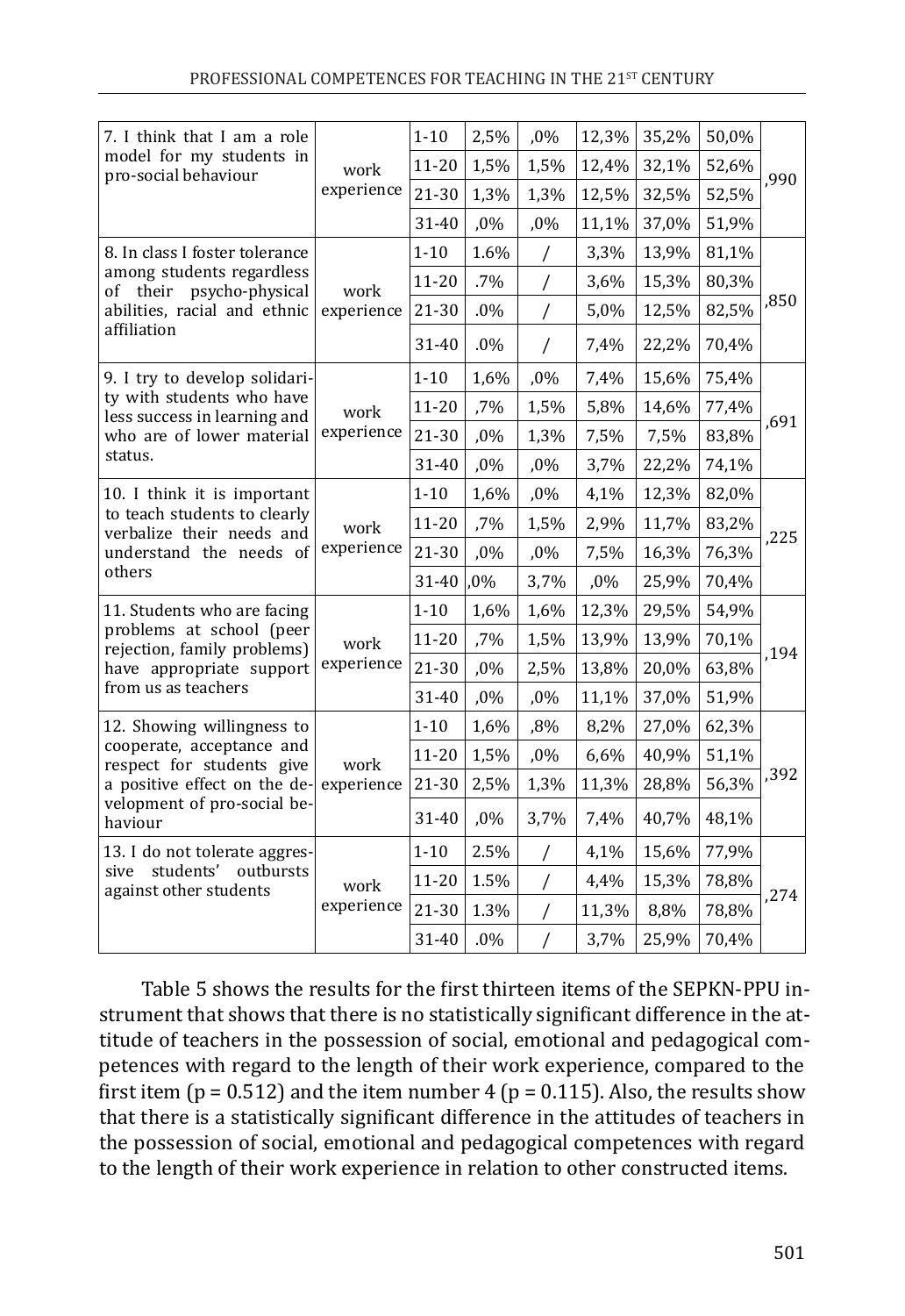| Table 6: Presentation of a cross-section of teachers' attitudes about social, emo- |  |
|------------------------------------------------------------------------------------|--|
| tional and pedagogical competences of teachers in relation to the length of their  |  |
| work experience variable                                                           |  |

| Items                                                                                    |                    |           | percentage   |          |       |       |        | p    |
|------------------------------------------------------------------------------------------|--------------------|-----------|--------------|----------|-------|-------|--------|------|
|                                                                                          |                    |           | $\mathbf{1}$ | 2        | 3     | 4     | 5      |      |
| 14. I give students the op-                                                              |                    | $1 - 10$  | 1,6%         | /        | 3,3%  | 24,6% | 70,5%  |      |
| portunity to show in class<br>their concern for others                                   | work               | $11 - 20$ | 0,7%         | /        | 6,6%  | 28,5% | 64,2%  |      |
|                                                                                          | experience         | $21 - 30$ | ,0%          | $\prime$ | 6,3%  | 21,3% | 72,5%  | ,533 |
|                                                                                          |                    | $31 - 40$ | ,0%          | /        | ,0%   | 37,0% | 63,0%  |      |
| 15. It is important for me                                                               |                    | $1 - 10$  | 1,6%         | ,0%      | 3,3%  | 11,5% | 83,6%  |      |
| to build responsibility in<br>students for their action                                  | work               | $11 - 20$ | ,7%          | 1,5%     | 2,2%  | 13,1% | 82,5%  |      |
|                                                                                          | experience         | $21 - 30$ | $.0\%$       | ,0%      | 5,0%  | 13,8% | 81,3%  | ,253 |
|                                                                                          |                    | $31 - 40$ | ,0%          | 3,7%     | 3,7%  | 29,6% | 63,0%  |      |
| 16. A teacher must have a                                                                |                    | $1 - 10$  | 1,6%         | /        | 4,9%  | 14,8% | 78,7%  |      |
| set of positive qualities and<br>skills to develop the need in                           | work<br>experience | $11 - 20$ | ,7%          | /        | 5,1%  | 20,4% | 73,7%  | .680 |
| students to help others and<br>to understand others                                      |                    | $21 - 30$ | ,0%          | /        | 6,3%  | 16,3  | 77,5%  |      |
|                                                                                          |                    | $31 - 40$ | ,0%          | /        | 11,1% | 25,9% | 63,0%  |      |
| 17. I often practice with my<br>students' different ways of<br>responding to challenging | work<br>experience | $1 - 10$  | 5,7%         | 11,5%    | 24,6% | 38,5% | 19,7%  | ,100 |
|                                                                                          |                    | $11 - 20$ | ,7%          | 10,2%    | 21,9% | 33,6% | 33,6%  |      |
| situations                                                                               |                    | $21 - 30$ | 1,3%         | 5,0%     | 26,3% | 38,8% | 28,8%  |      |
|                                                                                          |                    | $31 - 40$ | $.0\%$       | 3,7%     | 33,3% | 29,6% | 33,3%  |      |
| 18. In the teaching process,                                                             |                    | $1 - 10$  | 1,6%         | /        | 9,0%  | 31,1% | 58,2%  |      |
| I try to develop an altruistic<br>and empathic relationship                              | work               | $11 - 20$ | ,7%          | /        | 8,0%  | 24,8% | 66,4%  |      |
| among students, but also                                                                 | experience         | $21 - 30$ | ,0%          | $\prime$ | 10,0% | 20,0% | 70,0%  | ,335 |
| in their relation with other<br>people                                                   |                    | $31 - 40$ | ,0%          | $\prime$ | ,0%   | 40,7% | 59,3%  |      |
| 19. I consider myself a                                                                  |                    | $1 - 10$  | 1,6%         | ,8%      | 9,0%  | 30,7% | 61,3/% |      |
| teacher who is responsible<br>for developing positive so-                                | work               | $11 - 20$ | ,7%          | 1,5%     | 5,8%  | 24,8% | 66,4%  |      |
| cial behaviour among stu-                                                                | experience         | $21 - 30$ | ,0%          | 2,5%     | 6,3%  | 27,5% | 63,8%  | ,928 |
| dents                                                                                    |                    | $31 - 40$ | ,0%          | 3,7      | 11,1% | 22,2% | 63,0%  |      |
| 20. In communicating with                                                                |                    | $1 - 10$  | 1,6%         | $\prime$ | 4,9%  | 18,9% | 74,6/% |      |
| students, I nurture open<br>communication<br>(freedom                                    | work               | $11 - 20$ | ,7%          | /        | 5,1%  | 17,5% | 73,8%  |      |
| of thought and attitudes                                                                 | experience         | $21 - 30$ | ,0%          | /        | 8,8%  | 17,5% | 73,8%  | ,677 |
| about teaching content)                                                                  |                    | $31 - 40$ | ,0%          | 7        | 14,8% | 18,5% | 66,7%  |      |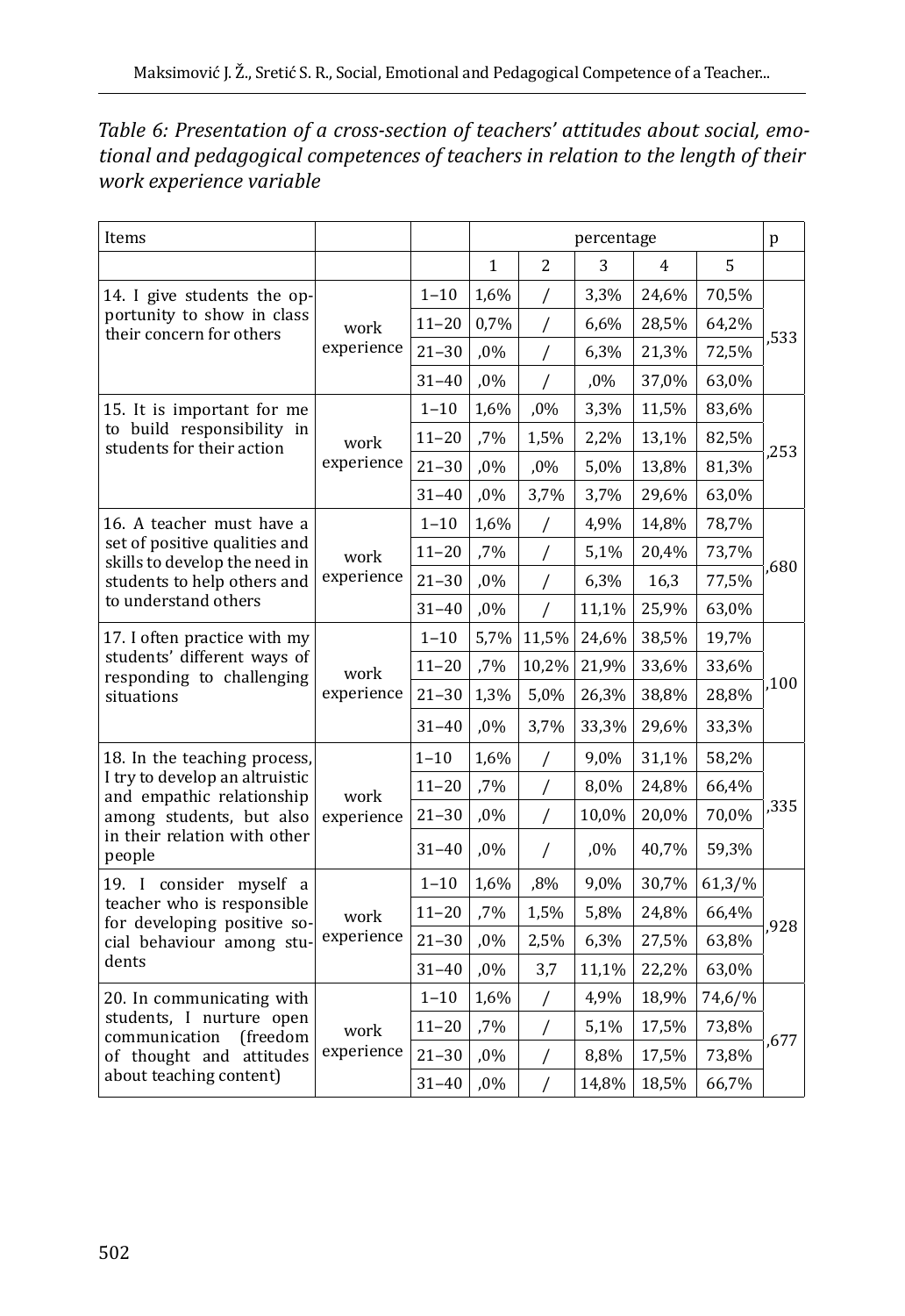| 21. One of the primary                                                                                                  |                    | $1 - 10$  | 1,6%   | $,0\%$   | 15,6% | 27,9% | 54,9/% |      |
|-------------------------------------------------------------------------------------------------------------------------|--------------------|-----------|--------|----------|-------|-------|--------|------|
| tasks of a modern school is<br>to develop skills with stu-                                                              | work               | $11 - 20$ | ,7%    | 2,2%     | 5,1%  | 29,9% | 62,0%  |      |
| dents for solving conflict                                                                                              | experience         | $21 - 30$ | $,0\%$ | 2,5%     | 12,5% | 22,5% | 62,5%  | ,271 |
| situations                                                                                                              |                    | $31 - 40$ | $,0\%$ | 3,7%     | 11,1% | 33,3% | 51,9%  |      |
| 22. By fostering positive                                                                                               | work<br>experience | $1 - 10$  | 1,6%   | $,8\%$   | 7,4%  | 23,0% | 67,2/% |      |
| emotions in students, I con-<br>tribute to strengthening                                                                |                    | $11 - 20$ | $,0\%$ | 1,3%     | 10,0% | 27,5% | 61,3%  |      |
| their self-esteem                                                                                                       |                    | $21 - 30$ | $,0\%$ | 2,5%     | 12,5% | 22,5% | 62,5%  | .578 |
|                                                                                                                         |                    | $31 - 40$ | $,8\%$ | ,8%      | 7,4%  | 25,4% | 65,6%  |      |
| 23. I do not allow the uncon-<br>trolled reaction of students<br>and their negative feelings<br>to hinder work in class | work<br>experience | $1 - 10$  | 1,6%   |          | 7,4%  | 23,8% | 67,2/% | ,188 |
|                                                                                                                         |                    | $11 - 20$ | ,7%    | $\prime$ | 8,0%  | 19,7% | 71,5%  |      |
|                                                                                                                         |                    | $21 - 30$ | $,0\%$ |          | 12,5% | 20,0% | 67,5%  |      |
|                                                                                                                         |                    | $31 - 40$ | ,0%    |          | 11,1% | 44,4% | 44,4%  |      |
| 24. In this school, students                                                                                            |                    | $1 - 10$  | 2,5%   | 1,6%     | 8,2%  | 30,3% | 57,4/% |      |
| learn how to communicate<br>and collaborate with other                                                                  | work               | $11 - 20$ | 1,5%   | .7       | 5,8%  | 21,2% | 70,8%  |      |
| people culturally and in a                                                                                              | experience         | $21 - 30$ | 1,3%   | 2,5%     | 8,8%  | 22,5% | 65,0%  | ,796 |
| good way                                                                                                                |                    | $31 - 40$ | $,0\%$ | 16,7%    | 7,4%  | 6,7%  | 7,6%   |      |
| 25. My good relationship                                                                                                |                    | $1 - 10$  | 1,6%   | $,0\%$   | 4,1%  | 13,9% | 80,3/% |      |
| with my students is based                                                                                               | work               | $11 - 20$ | ,7%    | 1,5%     | 1,5%  | 19,7% | 76,6%  |      |
| on building mutual trust<br>and respect                                                                                 | experience         | $21 - 30$ | ,0%    | ,0%      | 6,3%  | 16,3% | 77,5%  | ,333 |
|                                                                                                                         |                    | $31 - 40$ | $,0\%$ | 3,7%     | $0\%$ | 22,2% | 74,1%  |      |

Table 6 shows the results for the remaining twelve items of the SEPKN-PPU instrument, which show that there is no statistically significant difference in the attitude of teachers in the possession of social, emotional and pedagogical competences in relation to the length of their work experience.

## **Discussion of results**

In this paper, we tried to determine the importance of teachers' social, emotional and pedagogical competencies for the pro-social behaviour of students, which is actually the goal of this research. On the basis of the general hypothesis, specific hypotheses were set, which are further elaborated in the following text.

The first hypothesis assuming that there is a statistically significant difference in the possession of teachers' social, emotional and pedagogical competences in relation to gender is confirmed. The results obtained were as expected, given that the structure of teaching staff in schools is mostly female, and in agreement with the previously conducted research (Stojiljković 1997) that the empathic ability and care for others is higher in the female than in the male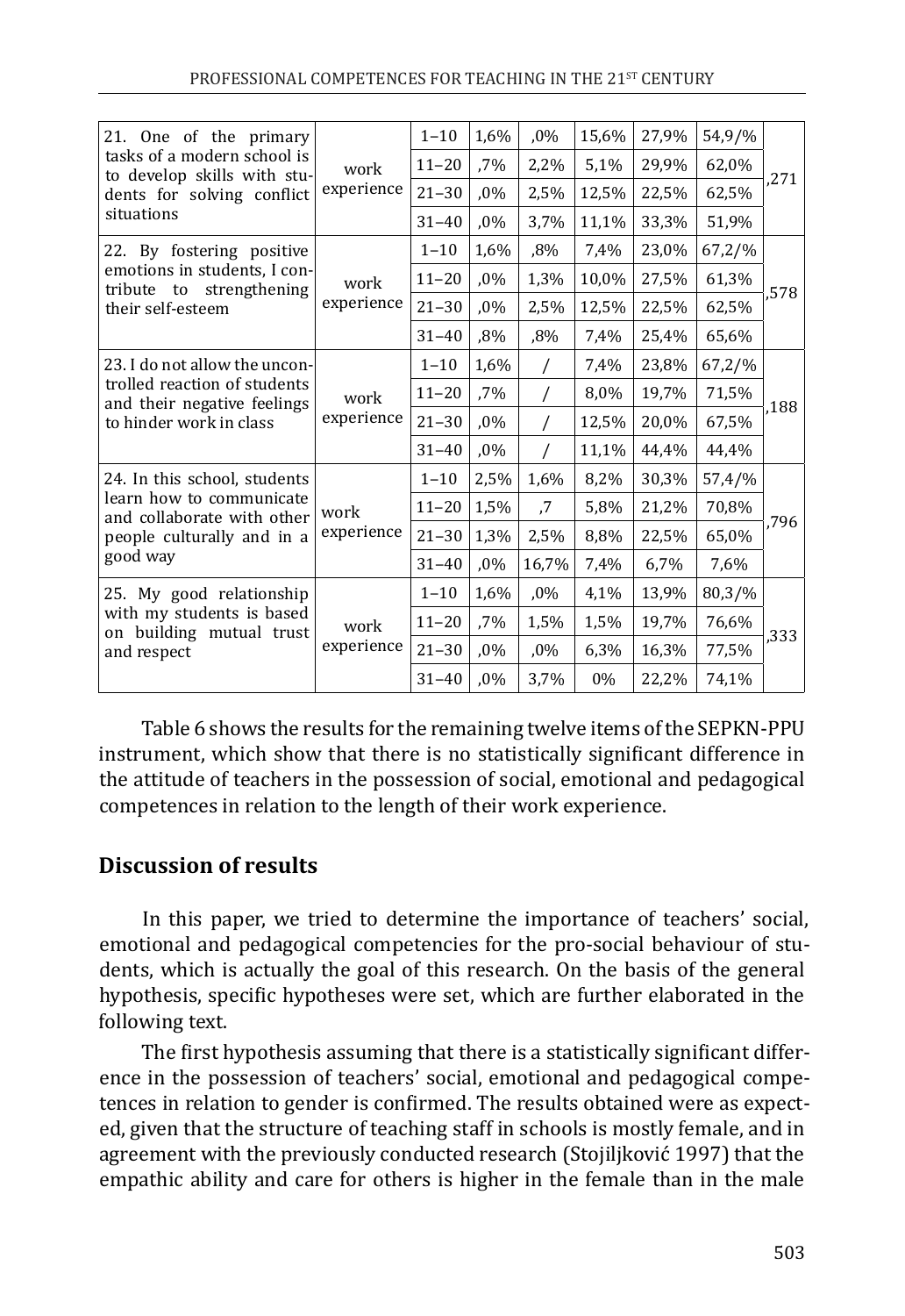population. Empathic sensitivity, the tendency towards altruism, is an inherent feature of female members, most commonly manifested through a humanitarian value orientation and a humanitarian interest that can be interpreted by the process of upbringing and stereotypes related to gender roles.

Another hypothesis that assumed there is a statistically significant difference in the possession of teachers' social, emotional and pedagogical competencies in relation to the length of their work experience is not confirmed. Such results have confirmed our assumptions that teachers continue to acquire only professional knowledge through the formal educational process, while subjects or courses aimed at acquainting them with the characteristics of emotional and social development of students at elementary school age and improving the social, emotional and pedagogical competencies of teachers are very few or not at all represented. Such a trend continues through the process of professional development of teachers, which is confirmed by the analysis of the Catalog of Continuing Professional Development Program for Teachers, Educators and Professional Associates for the School Year 2016/17, 2017/2018 (2016), which shows that programs that deal with the emotional competencies of teachers or students are negligible. The impression is that there are individual, sporadic teachers' attempts to develop and encourage some dimensions of pro-social behaviour, such as responsibility, tolerance, understanding of the needs of others, solidarity, building mutual trust and respect, developing and fostering good interpersonal relationships.

Finally, on the basis of the obtained results we can conclude that the general hypothesis by which we assumed that there is a statistically significant difference in the possession of teachers' social, emotional and pedagogical competencies in relation to gender and length of work experience is partially confirmed.

# **Conclusion**

The results of this research have undoubtedly shown that social, emotional and pedagogical competencies of teachers, regardless of the needs and demands of contemporary society and educational micro-systems, are still insufficiently represented in the education and training of teachers. This is supported by the current concept of education and the orientation of education policy towards the acquisition of knowledge that is set up as the backbone of the school system, while in the background are activities aimed at developing social, emotional and pedagogical competences and teachers' skills, and thus developing positive social behaviour of students. This research pointed out the need to raise awareness and sensitivity of teachers about the role and importance of possessing social, emotional and pedagogical competences for